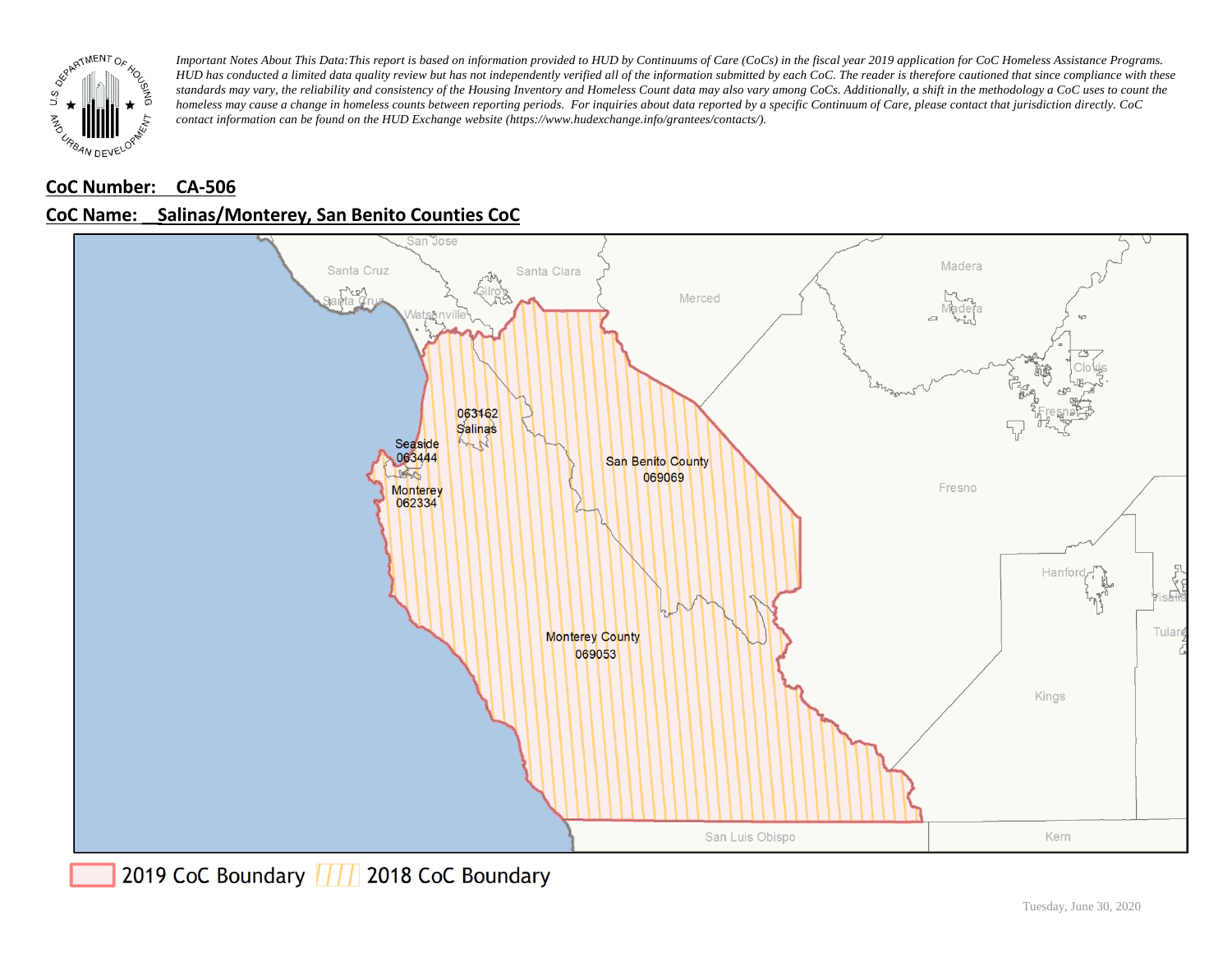

#### **CoC Number: CA-506**

#### **CoC Name: \_\_ Salinas/Monterey, San Benito Counties CoC**

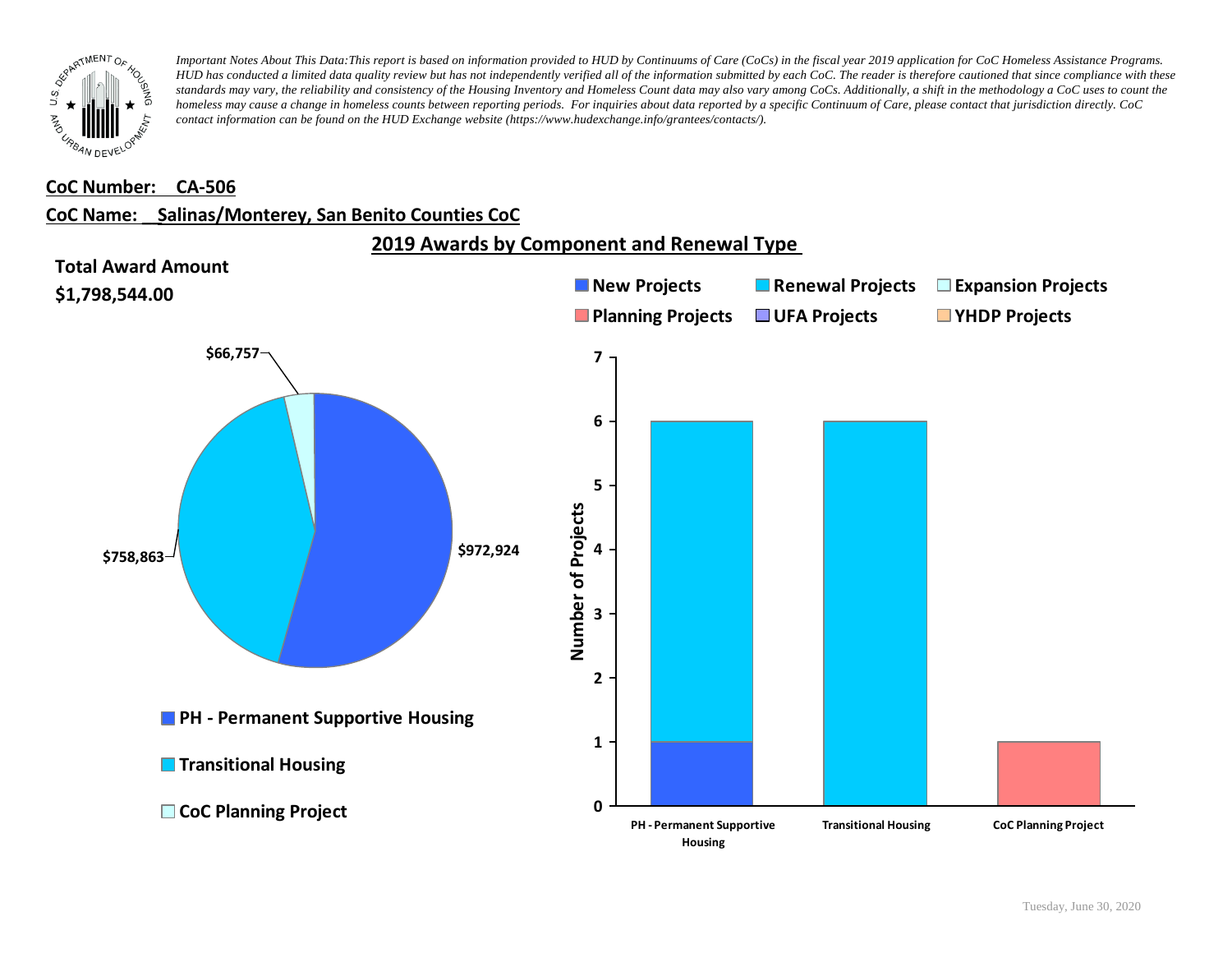

#### **CoC Number: CA-506**

#### **CoC Name: \_\_ Salinas/Monterey, San Benito Counties CoC**



## **2019 Housing Inventory Summarized by Target Population and Bed Type**

<sup>1</sup> Adult & Child Beds refer to beds for households with one adult (age 18 or older) and at least one child (under the age of 18).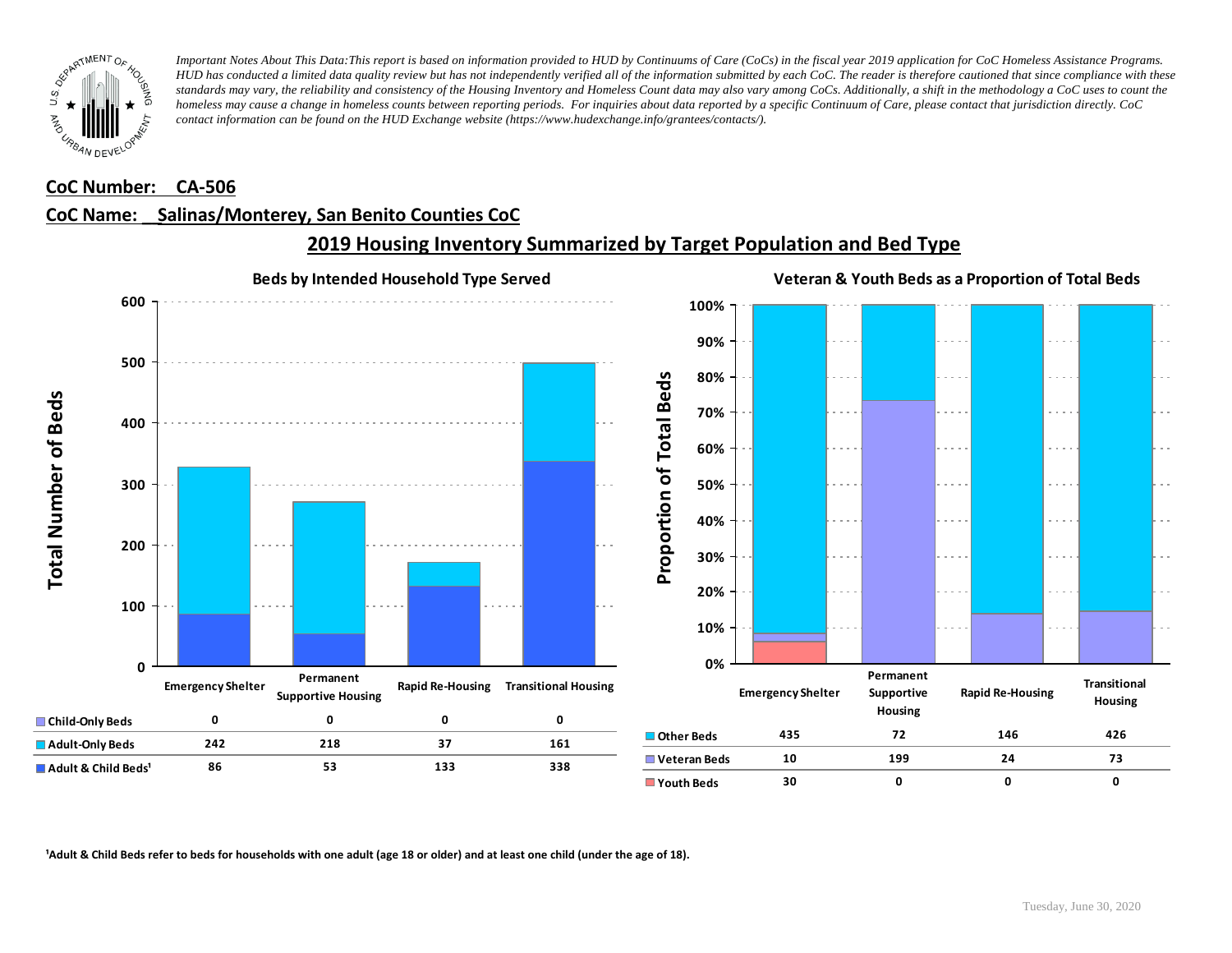

#### **CoC Number: CA-506**

### **CoC Name: \_\_ Salinas/Monterey, San Benito Counties CoC**

## **2019 Point in Time Count Summarized by Household Type**



\* Safe Haven programs are included in the Transitional Housing category.

¹This category includes single adults, adult couples with no children, and groups of adults. ²This category includes households with one adult and at least one child under age 18.

³This category includes persons under age 18, including children in one-child households, adolescent parents and their children, adolescent siblings, or other household configurations composed only of children.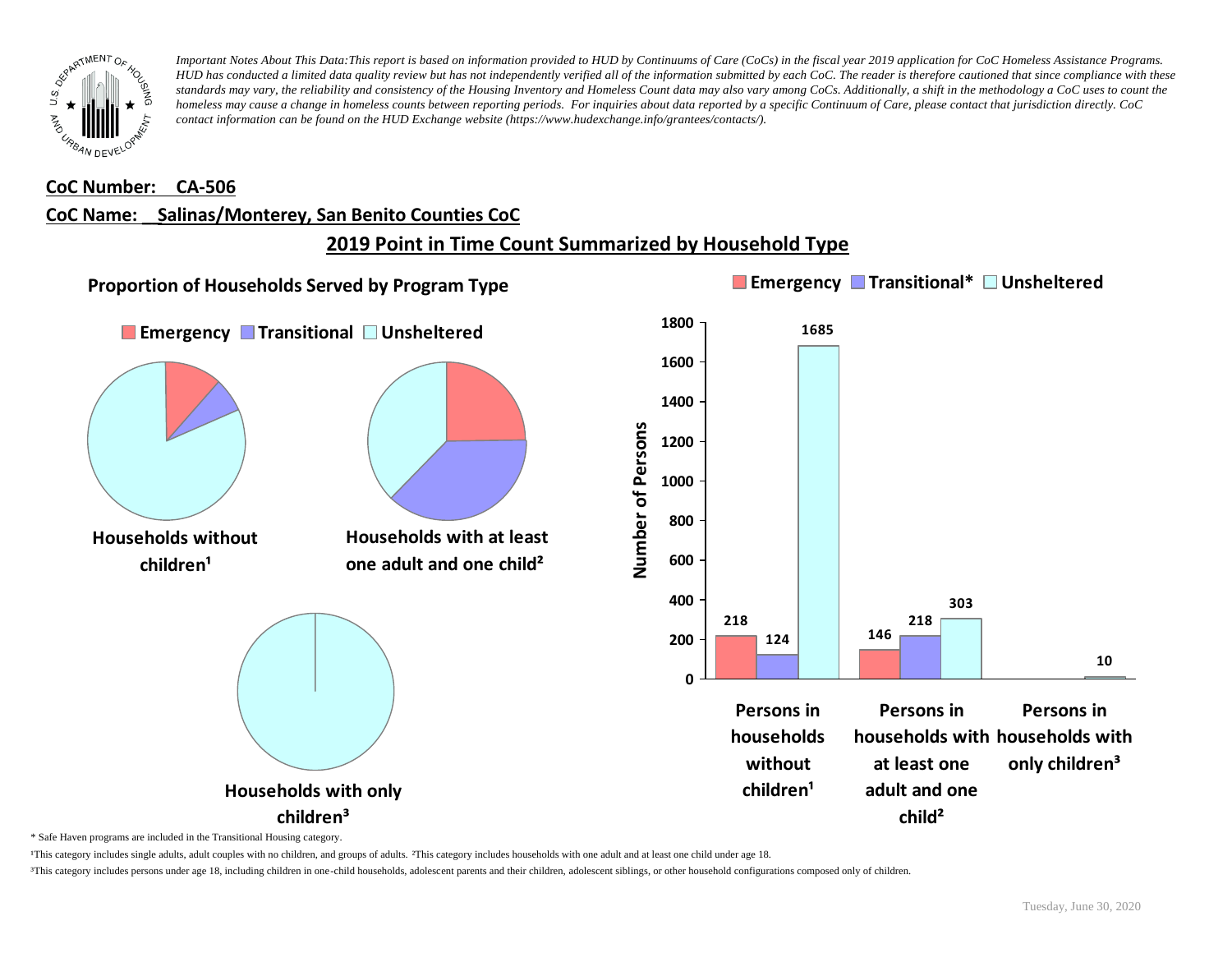

## **CoC Number: CA-506**

#### **CoC Name: \_\_ Salinas/Monterey, San Benito Counties CoC**



### **2019 Point-In-Time Count Proportion of Persons in each Age Group by Household Type**

\* Safe Haven programs are included in the Transitional Housing category.

¹This category includes single adults, adult couples with no children, and groups of adults. ²This category includes households with one adult and at least one child under age 18.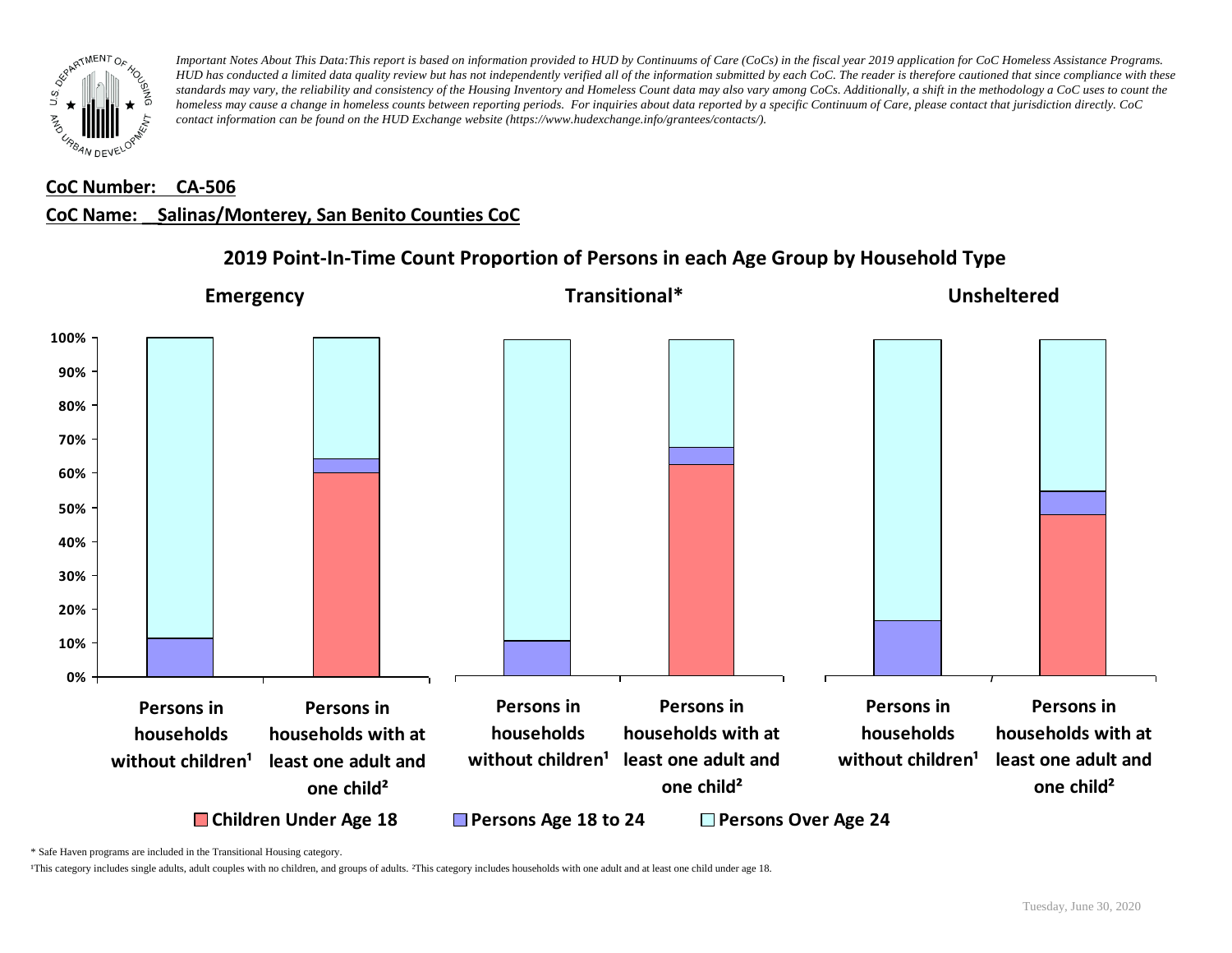

#### **CoC Number: CA-506**

## **CoC Name: \_\_ Salinas/Monterey, San Benito Counties CoC**



\* Safe Haven programs are included in the Transitional Housing category.

¹This category includes single adults, adult couples with no children, and groups of adults. ²This category includes households with one adult and at least one child under age 18.

³This category includes persons under age 18, including children in one -child households, adolescent parents and their children, adolescent siblings, or other household configurations composed only of children.

**child²**